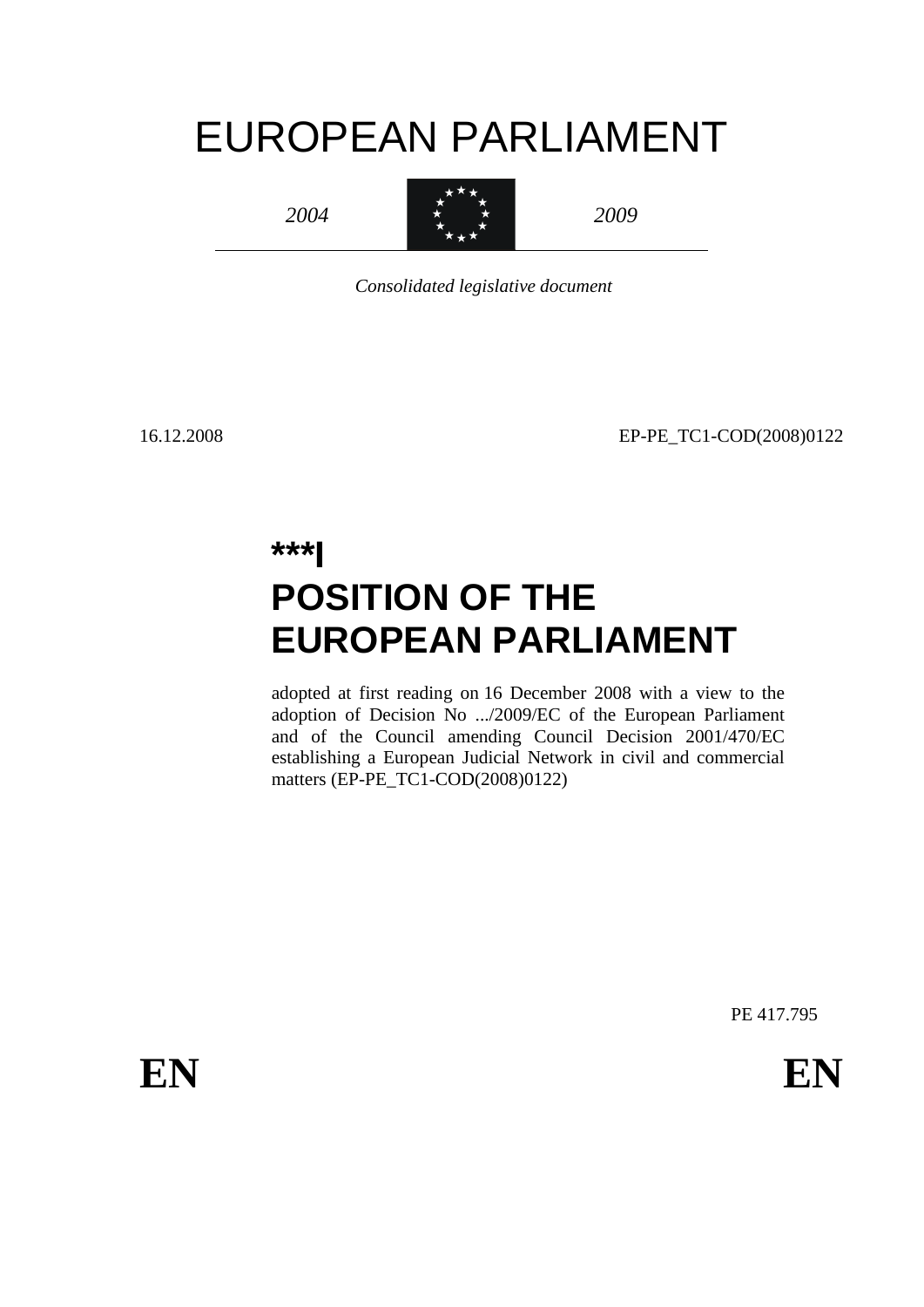#### **POSITION OF THE EUROPEAN PARLIAMENT**

#### **adopted at first reading on 16 December 2008**

#### **with a view to the adoption of Decision No .../2009/EC of the European Parliament and of the Council amending Council Decision 2001/470/EC establishing a European Judicial Network in civil and commercial matters**

THE EUROPEAN PARLIAMENT AND THE COUNCIL OF THE EUROPEAN UNION,

Having regard to the Treaty establishing the European Community, and in particular

Articles 61(c) and (d) and 66 and the second indent of Article 67(5) thereof,

Having regard to the proposal from the Commission,

Having regard to the opinion of the European Economic and Social Committee<sup>1</sup>,

Acting in accordance with the procedure laid down in Article 251 of the Treaty<sup>2</sup>,

<sup>&</sup>lt;sup>1</sup> Opinion delivered on 3 December 2008 (not yet published in the Official Journal).<br><sup>2</sup> Position of the European Parliament of 16 December 2008

<sup>2</sup> Position of the European Parliament of 16 December 2008.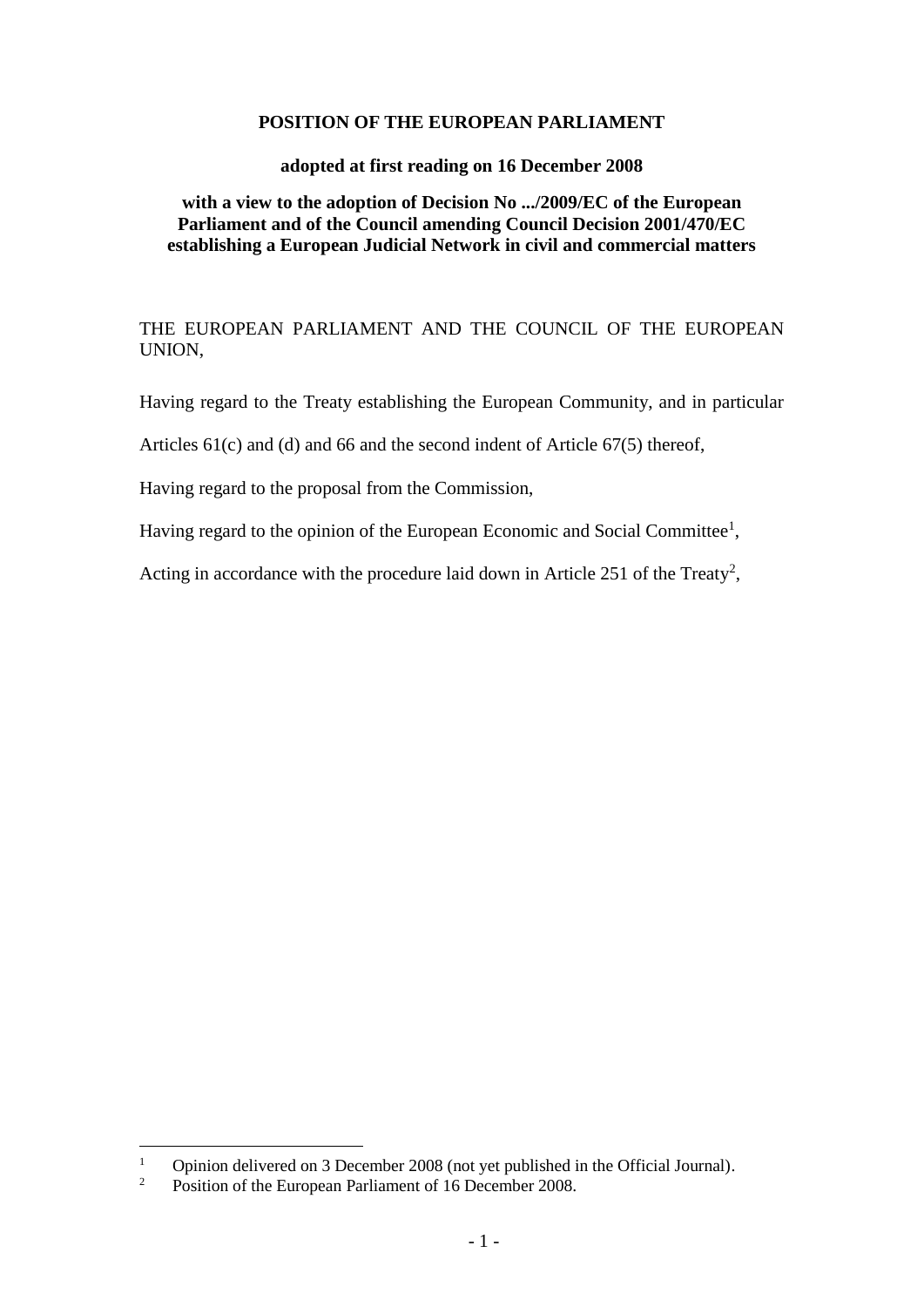Whereas:

- (1) The European Judicial Network in civil and commercial matters between the Member States ("the Network") was established by Council Decision  $2001/470/EC<sup>1</sup>$  because it was considered that the establishment of an area of freedom, security and justice entailed the need to improve, simplify and expedite effective judicial cooperation between Member States, as well as effective access to justice, for persons engaging in cross-border litigation. The date of application of that Decision was 1 December 2002.
- (2) The Hague Programme on strengthening freedom, security and justice in the European Union, adopted by the European Council on 4 and 5 November 2004<sup>2</sup> , calls for further efforts to be made to facilitate access to justice and judicial cooperation in civil matters. In particular, it focuses on the effective implementation of instruments on civil justice adopted by the European Parliament and the Council and the promotion of cooperation between members of the legal professions with a view to establishing best practice.
- (3) In accordance with Article 19 of Decision 2001/470/EC, the Commission presented on 16 May 2006 a report on the operation of the Network. The report concluded that, although the Network had generally met the objectives set in 2001, it was still a long way from having developed its full potential.

<sup>&</sup>lt;sup>1</sup> OJ L 174, 27.6.2001, p. 25.<br><sup>2</sup> OJ C 52, 2, 2, 2005, p. 1.

<sup>2</sup> OJ C 53, 3.3.2005, p. 1.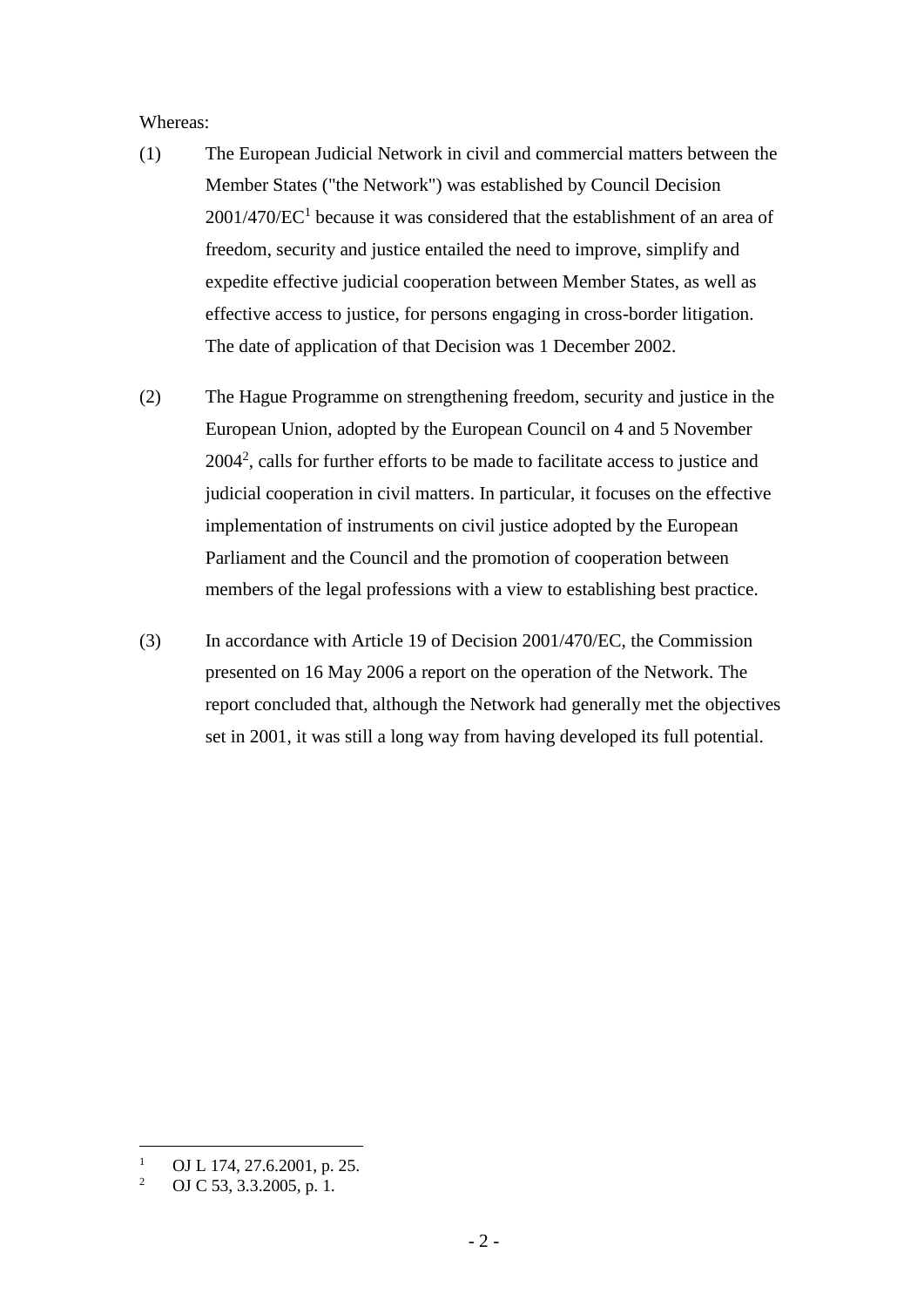- (4) In order to achieve the objectives of the Hague Programme as regards improving judicial cooperation and access to justice and to take on the expected increase in the Network's tasks in the years ahead, the Network should have a legal framework better suited to increasing its means of action.
- (5) It is essential to achieve better operating conditions for the Network in the Member States through national contact points and thus to reinforce the role of the contact points both within the Network and in relation to judges and to the legal professions.
- (6) To this end, the Member States should assess the resources which they need to make available to the contact points so that they can fully carry out their duties. The internal distribution of competences in the Member States concerning the financing of the activities of the national members of the Network should not be affected by this Decision.
- (7) To the same end, there needs to be a contact point or points in each Member State capable of performing the functions assigned to them. If there is more than one contact point, the Member State should ensure effective coordination between them.
- (8) In future, where the law of another Member State is designated under a Community or an international instrument, the Network's contact points should take part in informing the judicial and extra-judicial authorities in the Member States of the content of that foreign law.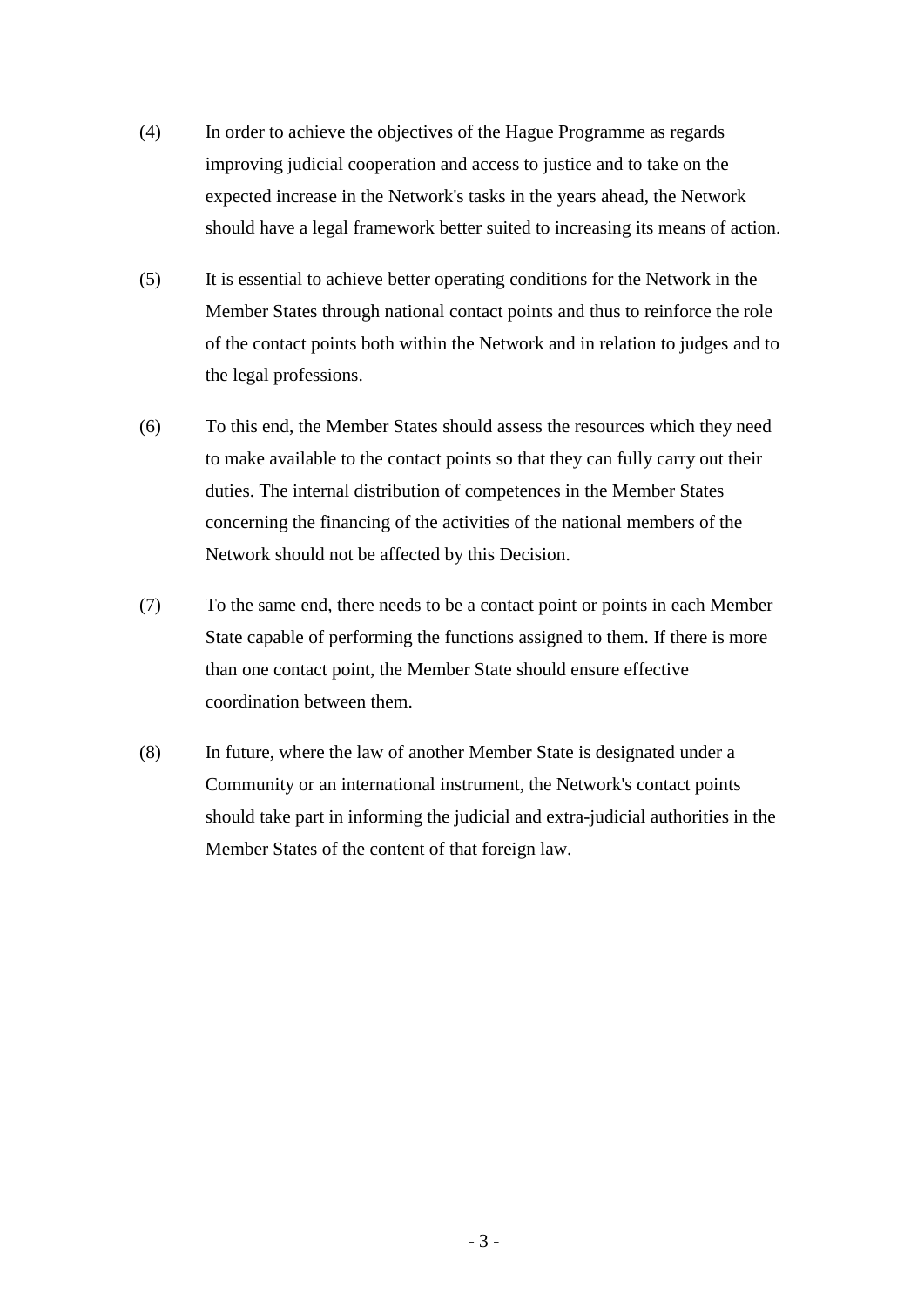- (9) Contact points should process requests for judicial cooperation fast enough to be compatible with the Decision's general objectives.
- (10) For the purposes of calculating time limits as provided for in this Decision, Regulation (EEC, Euratom) No 1182/71 of the Council of 3 June 1971 determining the rules applicable to periods, dates and time  $limits<sup>1</sup>$  should apply.
- (11) The purpose of the electronic register is to provide information with a view to assessing the performance of the Network and the practical application of Community instruments. Therefore it should not include all the information exchanged between contact points.
- (12) Professional associations representing legal practitioners, in particular lawyers, solicitors, barristers, notaries and bailiffs directly involved in the application of Community and international instruments concerning civil justice may become members of the Network through their national organisations in order to contribute, with the contact points, to some of the Network's specific tasks and activities.

<sup>1</sup> OJ L 124, 8.6.1971, p. 1.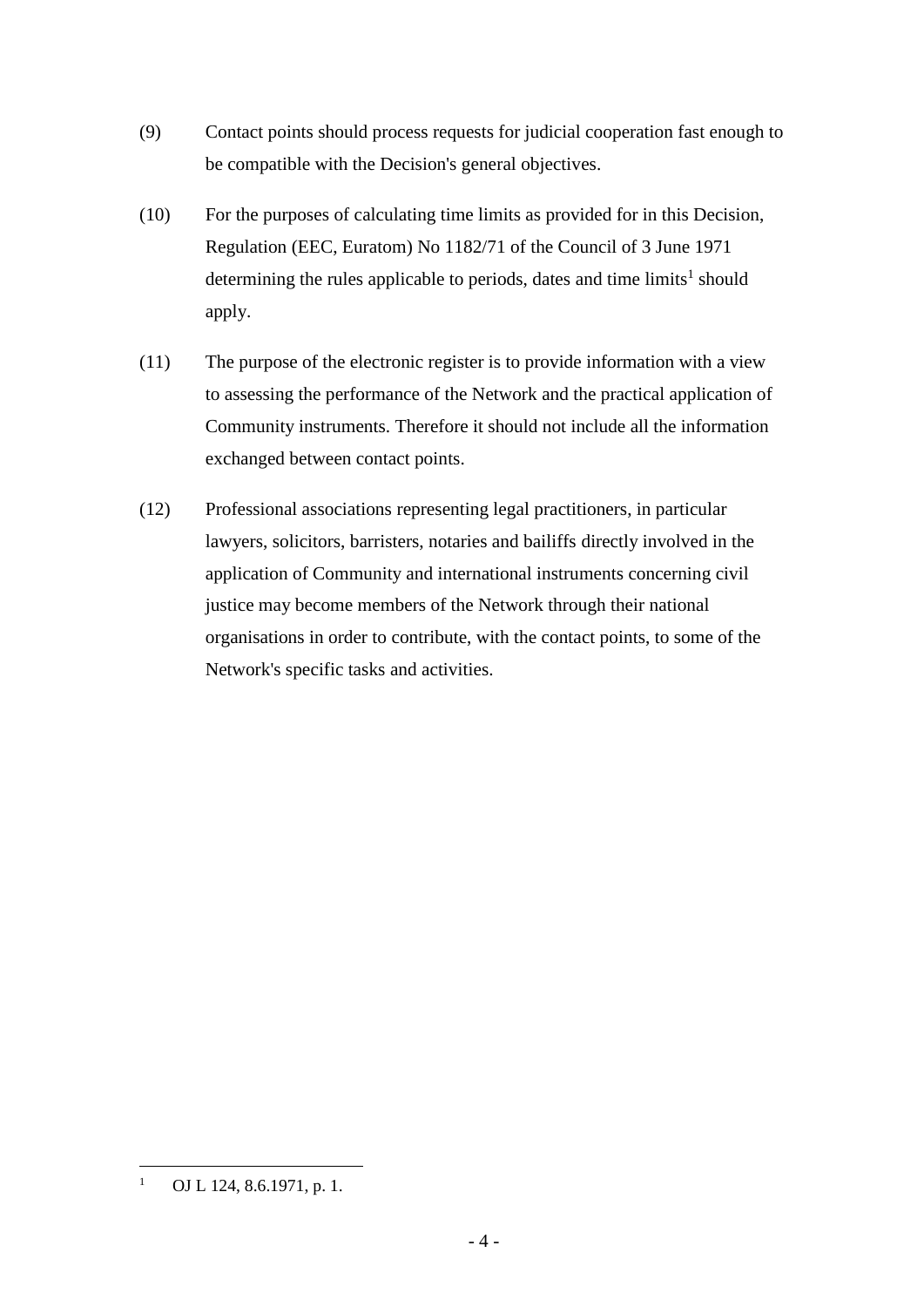- (13) To further develop the Network's functions regarding access to justice, the contact points in the Member States should contribute towards providing the public with general information, using the most appropriate technological facilities and at least by providing, on the website of the Member States' ministries of justice, a link to the website of the Network and to the authorities responsible for the actual application of those instruments. This Decision should not be interpreted as imposing on the Member States an obligation to allow the public direct access to the contact points.
- (14) When implementing this Decision, account should be taken of the gradual introduction of the European e-justice system which is intended, in particular, to facilitate judicial cooperation and access to justice.
- (15) In order to improve mutual confidence between judges in the European Union and synergies between the European networks involved, the Network should maintain ongoing relations with the other European networks which share its objectives, in particular the networks of judicial institutions and judges.
- (16) To contribute to the promotion of international judicial cooperation, the Network should develop contacts with the other judicial cooperation networks in the world and with the international organisations which promote international judicial cooperation.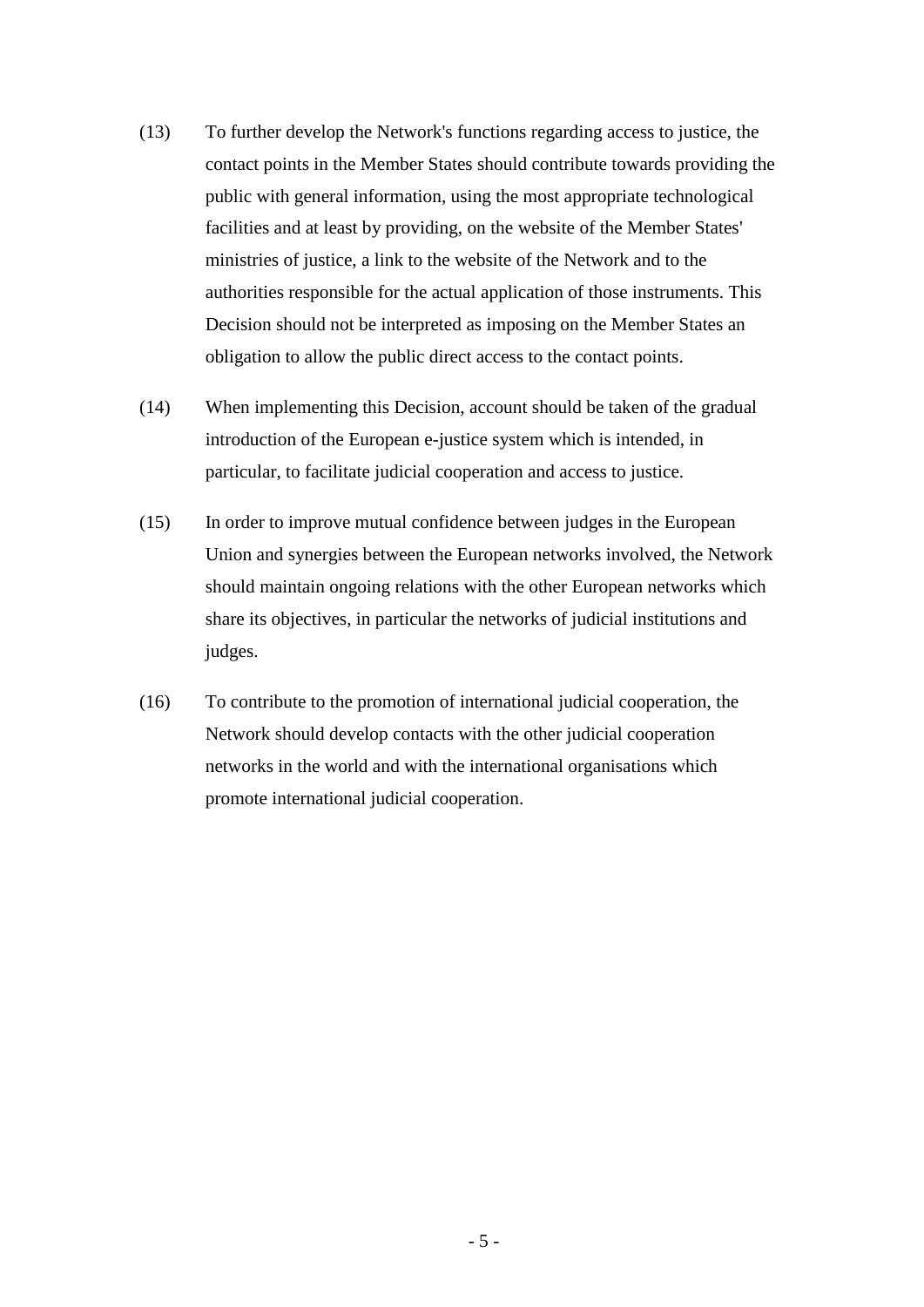- (17) To allow regular monitoring of progress in achieving the objectives of Council Decision 2001/470/EC as amended by this Decision, the Commission should present reports to the European Parliament, the Council and the European Economic and Social Committee on the Network's activities.
- (18) Council Decision 2001/470/EC should be amended accordingly.
- (19) Since the objective of this Decision cannot be sufficiently achieved by the Member States and can therefore, by reason of the scale and effects of this Decision, be better achieved at Community level, the Community may adopt measures in accordance with the principle of subsidiarity as set out in Article 5 of the Treaty. In accordance with the principle of proportionality, as set out in that Article, this Decision does not go beyond what is necessary to achieve that objective.
- (20) The United Kingdom and Ireland, in accordance with Article 3 of the Protocol on the position of the United Kingdom and Ireland annexed to the Treaty on European Union and to the Treaty establishing the European Community, have given notice of their wish to take part in the adoption and application of this Decision.
- (21) In accordance with Articles 1 and 2 of the Protocol on the position of Denmark annexed to the Treaty on European Union and to the Treaty establishing the European Community, Denmark is not taking part in the adoption of this Decision and is not bound by it or subject to its application,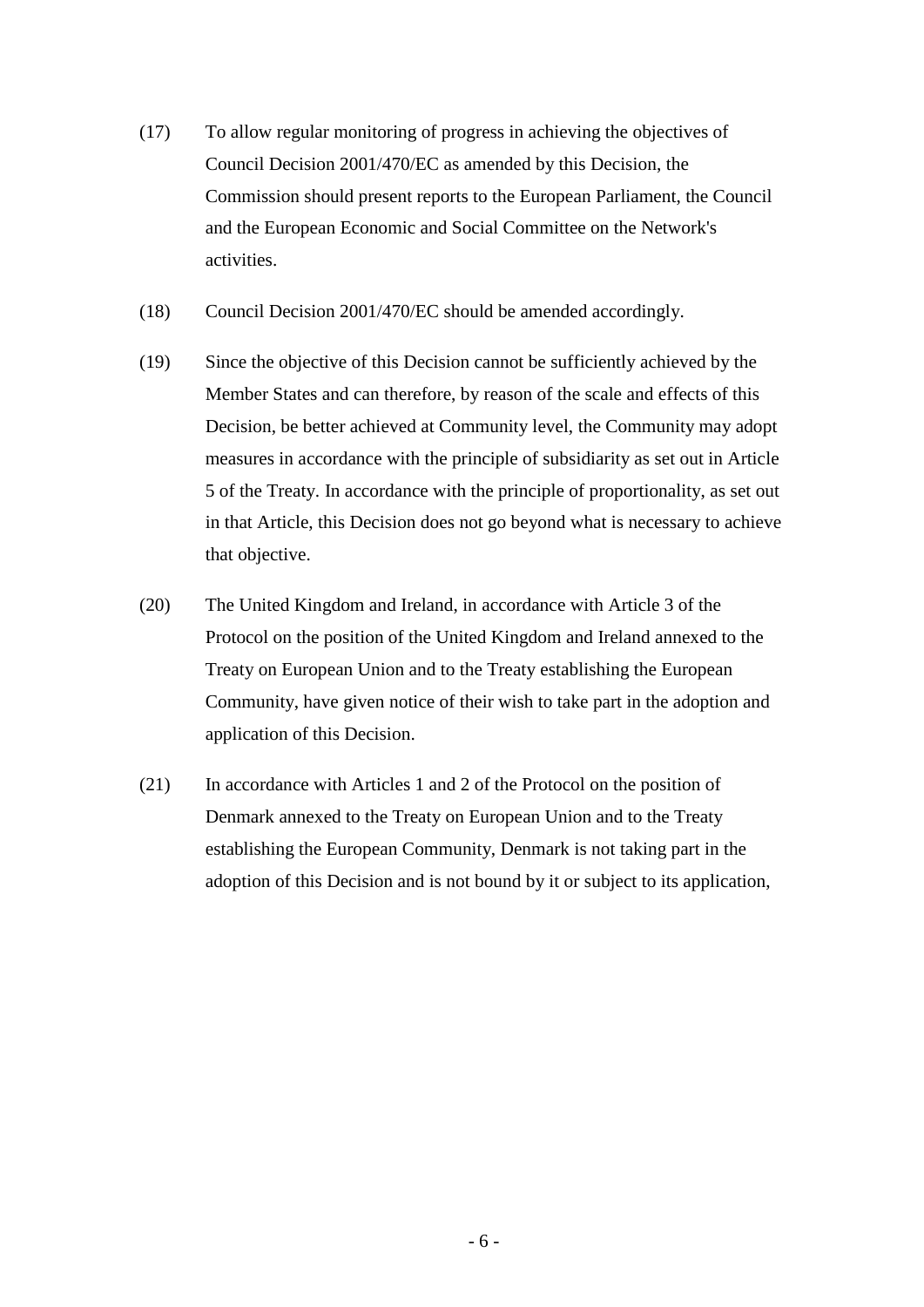#### HAVE ADOPTED THIS DECISION:

## *Article 1*

Decision 2001/470/EC is hereby amended as follows:

1) Article 2 shall be amended as follows:

- (a) paragraph 1 shall be amended as follows:
	- (i) point (c) shall be replaced by the following:
		- "(c) the liaison magistrates to whom Joint Action 96/277/JHA of 22 April 1996 concerning a framework for the exchange of liaison magistrates to improve judicial cooperation between the Member States of the European Union\* applies, where they have responsibilities in judicial cooperation in civil and commercial matters;

OJ L 105, 27.4.1996, p. 1.";

\_\_\_\_\_\_\_\_\_\_\_\_\_\_\_\_\_\_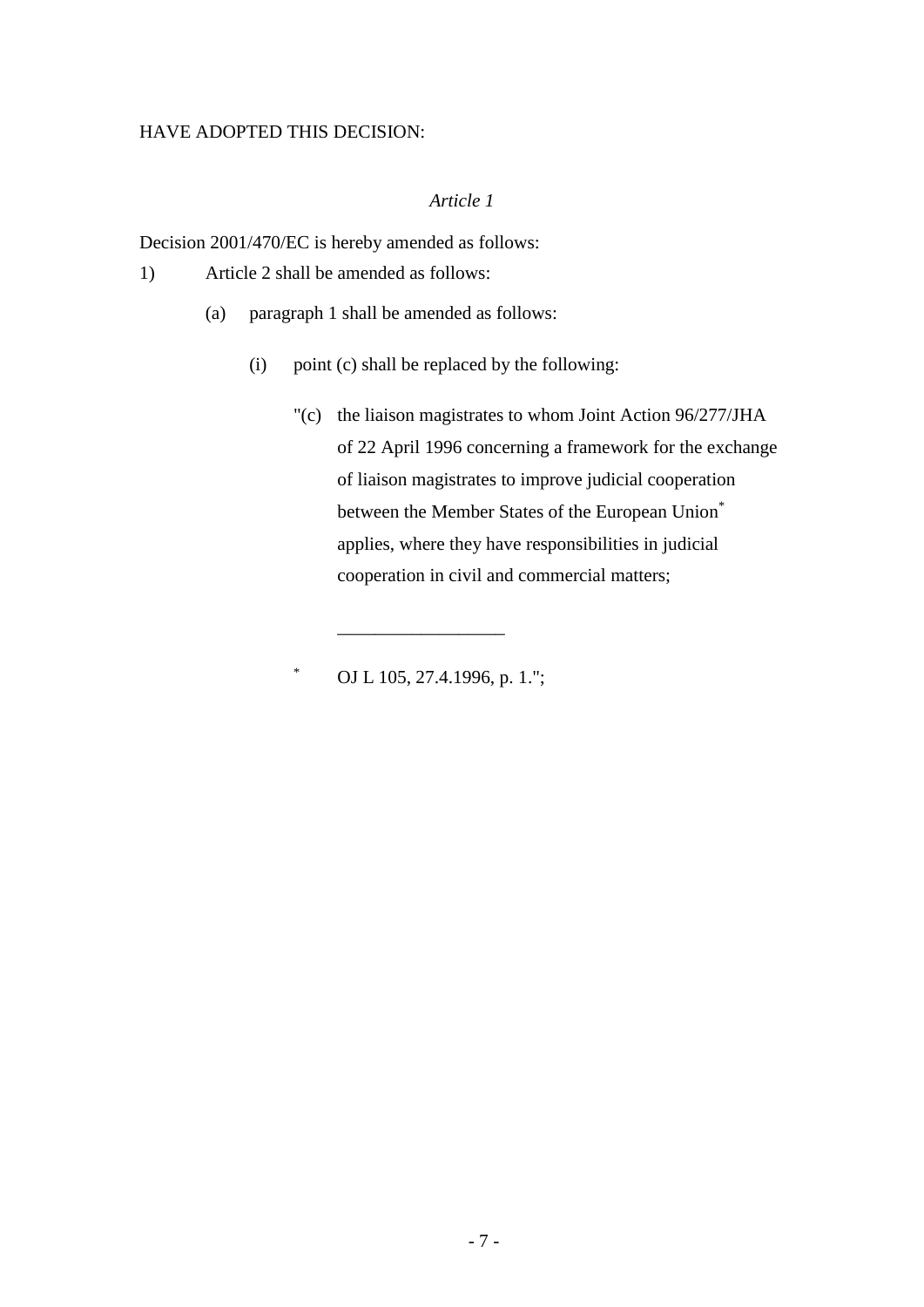- (ii) the following point shall be added:
	- "(e) professional associations representing, at national level in the Member States, legal practitioners directly involved in the application of Community and international instruments concerning judicial cooperation in civil and commercial matters.";
- (b) in paragraph 2 the following subparagraph shall be added:

"If the contact point designated under this paragraph is not a judge, the Member State concerned shall provide for effective liaison with the national judiciary. To facilitate this, a Member State may designate a judge to support this function. This judge shall be a member of the Network.";

- (c) the following paragraph shall be inserted:
	- "2a. Member States shall ensure that the contact points have sufficient and appropriate facilities in terms of staff, resources and modern means of communication to adequately fulfil their tasks as contact points.";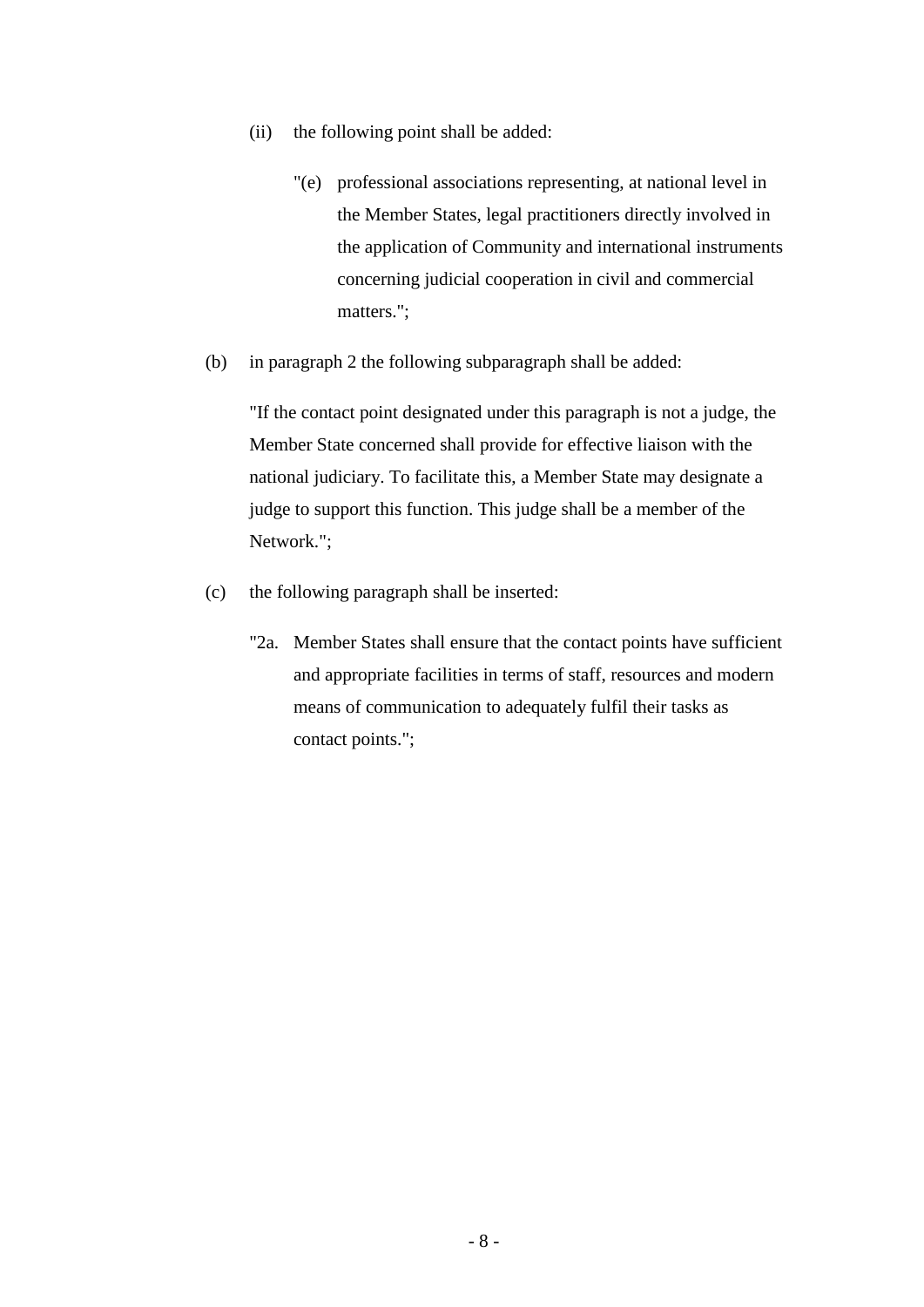- (d) the following paragraph shall be inserted:
	- "4a. Member States shall determine the professional associations referred to in point (e) of paragraph 1. To that end, they shall obtain the agreement of the professional associations concerned on their participation in the Network.

Where there is more than one association representing a legal profession in a Member State, it shall be the responsibility of that Member State to provide for appropriate representation of that profession on the Network.";

- (e) paragraph 5 shall be amended as follows:
	- (i) the introductory part shall be replaced by the following:
		- "5. The Member States shall notify the Commission, in accordance with Article 20, of the names and full addresses of the authorities referred to in paragraphs 1 and 2 of this Article, specifying:";
	- (ii) point (c) shall be replaced by the following:
		- "(c) where appropriate, their specific functions in the Network, including, where there is more than one contact point, their specific responsibilities.";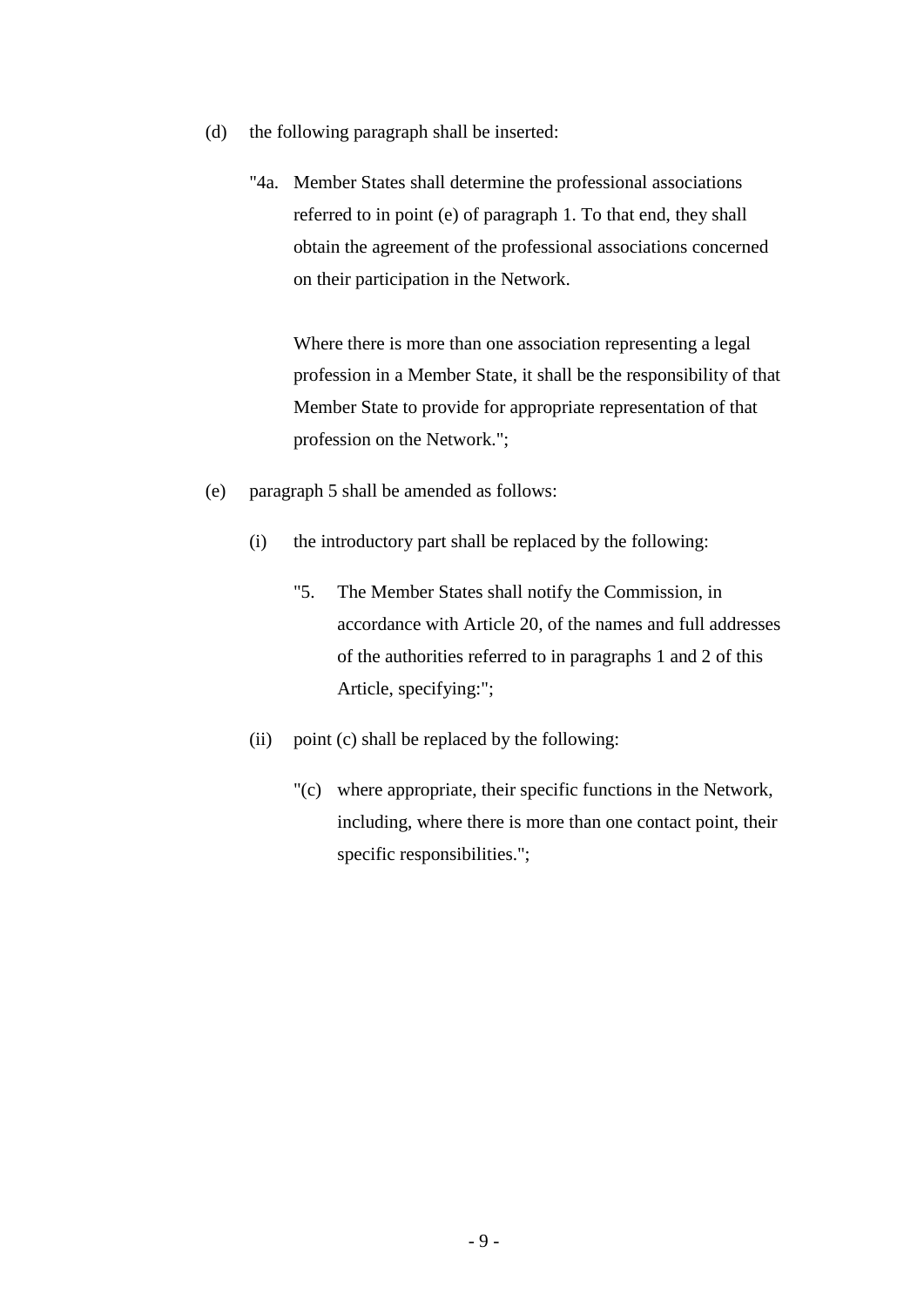- 2) Article 3 shall be amended as follows:
	- (a) in paragraph 1, point (b) shall be replaced by the following:
		- "(b) facilitating effective access to justice, through measures providing information on the working of Community and international instruments concerning judicial cooperation in civil and commercial matters.";
	- (b) in paragraph 2, points (b) and (c) shall be replaced by the following:
		- "(b) the effective and practical application of Community instruments or conventions in force between two or more Member States.

In particular where the law of another Member State is applicable, the courts or authorities responsible for the matter may apply to the Network for information on the content of that law;

(c) the establishment, maintenance and promotion of an information system for the public on judicial cooperation in civil and commercial matters in the European Union, on relevant Community and international instruments and on the domestic law of the Member States, with particular reference to access to justice.

The main source of information shall be the Network's website containing up-to-date information in all the official languages of the institutions of the Union.";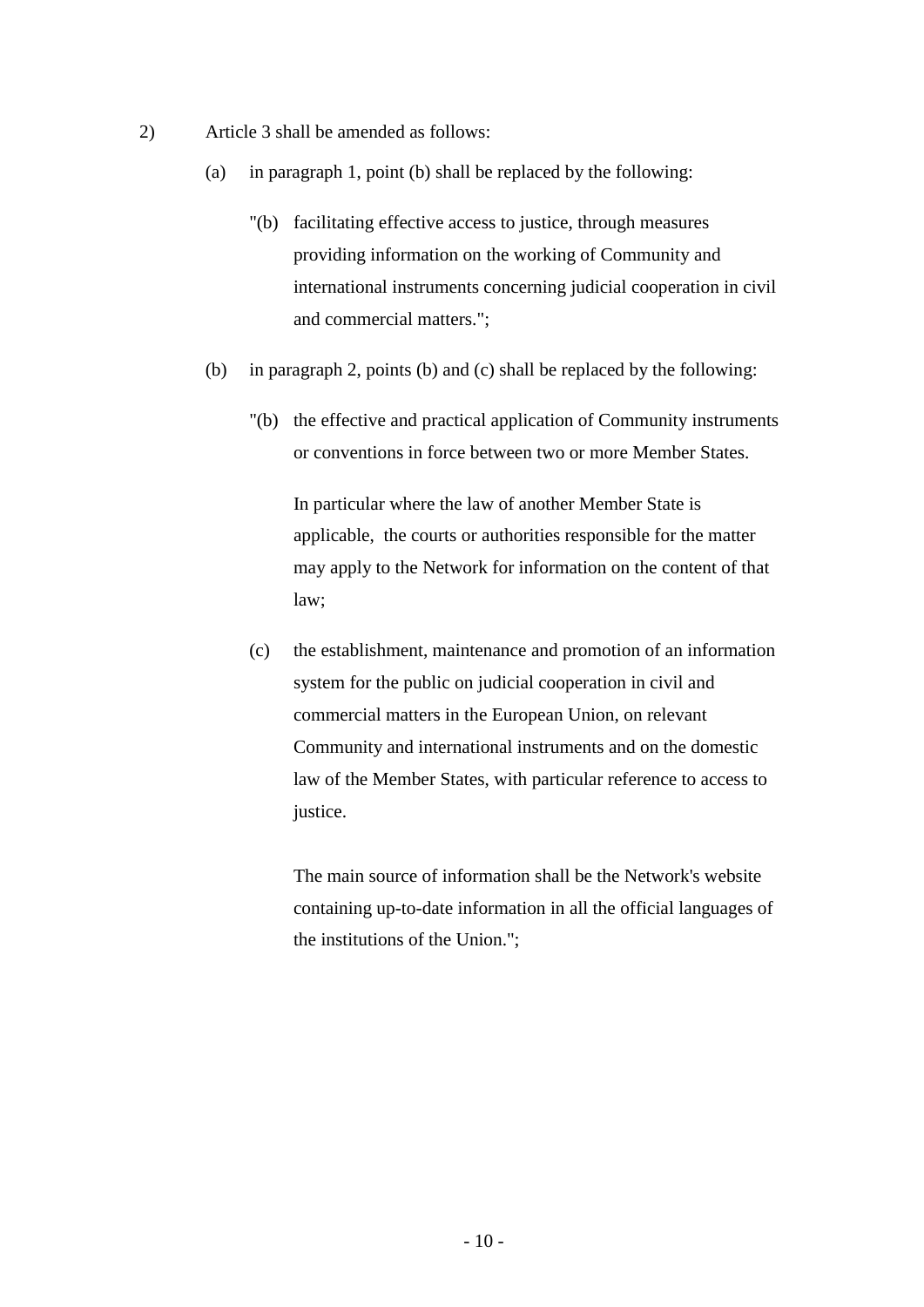3) Article 5, paragraph 2 shall be replaced by the following:

"2. In particular, the contact points shall:

- (a) ensure that the local judicial authorities receive general information concerning the Community and international instruments relating to judicial cooperation in civil and commercial matters. In particular, they shall ensure that the Network, including the website of the Network, is better known to the local judicial authorities;
- (b) supply the other contact points, the authorities mentioned in Article  $2(1)(b)$  to (d) and the local judicial authorities in their own Member State with all the information needed for sound judicial cooperation between the Member States in accordance with Article 3, in order to assist them in preparing operable requests for judicial cooperation and in establishing the most appropriate direct contacts;
- (c) supply any information to facilitate the application of the law of another Member State that is applicable under a Community or international instrument. To this end, the contact point to which such a request is addressed may draw on the support of any of the other authorities in its Member State referred to in Article 2 in order to supply the information requested. The information contained in the reply shall not be binding on the contact point, the authorities consulted or the authority which made the request;
- (d) seek solutions to difficulties arising on the occasion of a request for judicial cooperation, without prejudice to paragraph 4 of this Article and to Article 6;
- (e) facilitate coordination of the processing of requests for judicial cooperation in the relevant Member State, in particular where several requests from the judicial authorities in that Member State fall to be executed in another Member State;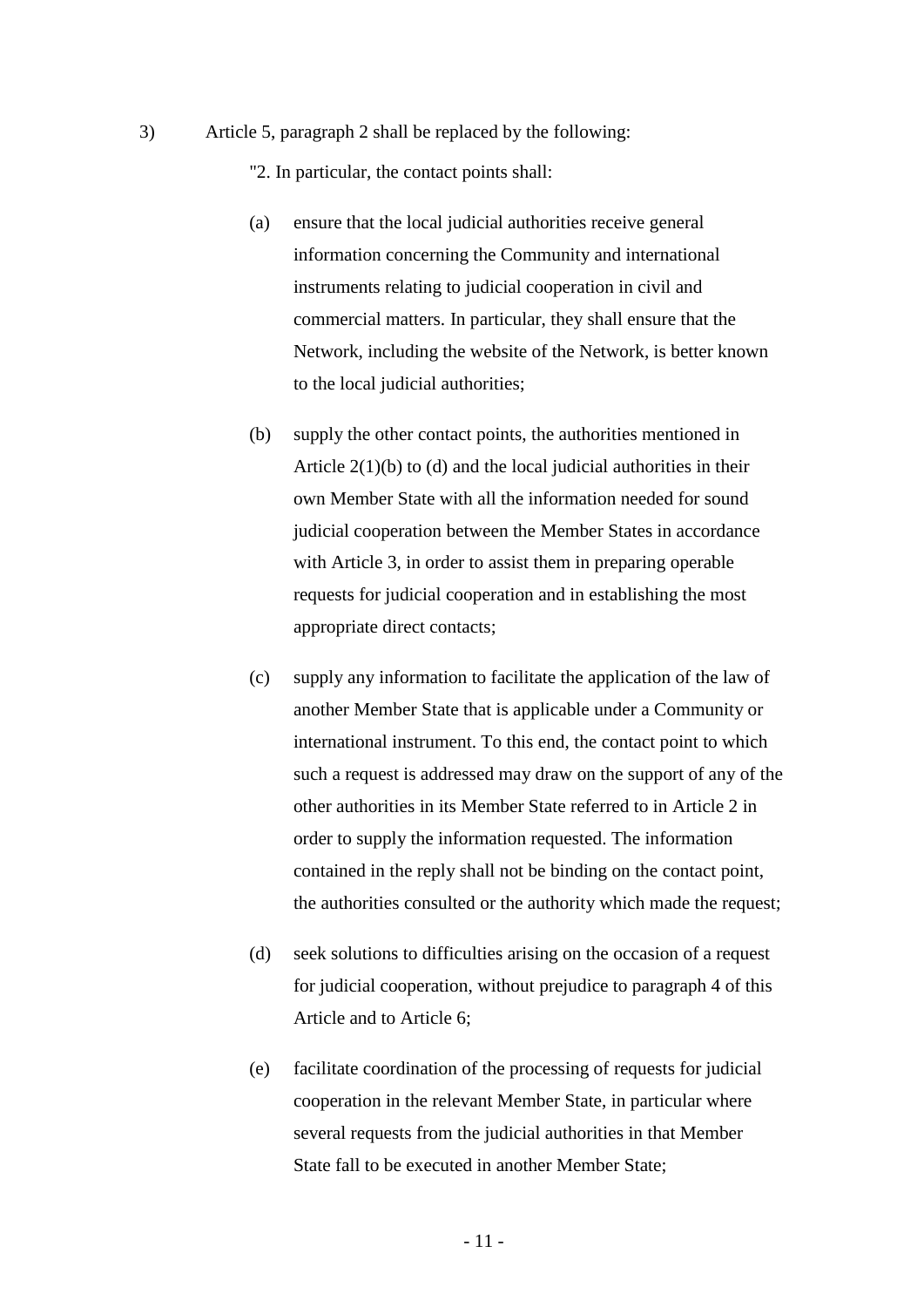- (f) contribute to generally informing the public, through the Network's website, on judicial cooperation in civil and commercial matters in the European Union, on relevant Community and international instruments and on the domestic law of the Member States, with particular reference to access to justice;
- (g) collaborate in the organisation of, and participate in, the meetings referred to in Article 9;
- (h) assist with the preparation and updating of the information referred to in Title III, and in particular with the information system for the public, in accordance with the rules laid down in that Title;
- (i) ensure coordination between members of the Network at national level;
- (j) draw up a two-yearly report on their activities, including, where appropriate, best practice in the Network, submit it at a meeting of the members of the Network, and draw specific attention to possible improvements in the Network.";
- 4) the following Article shall be inserted:

"Article 5a

Professional associations

- 1. In order to contribute to the accomplishment of the tasks provided for by Article 3, the contact points shall have appropriate contacts with the professional associations mentioned in Article 2(1)(e), in accordance with rules to be determined by each Member State.
- 2. In particular, the contacts referred to in paragraph 1 may include the following activities: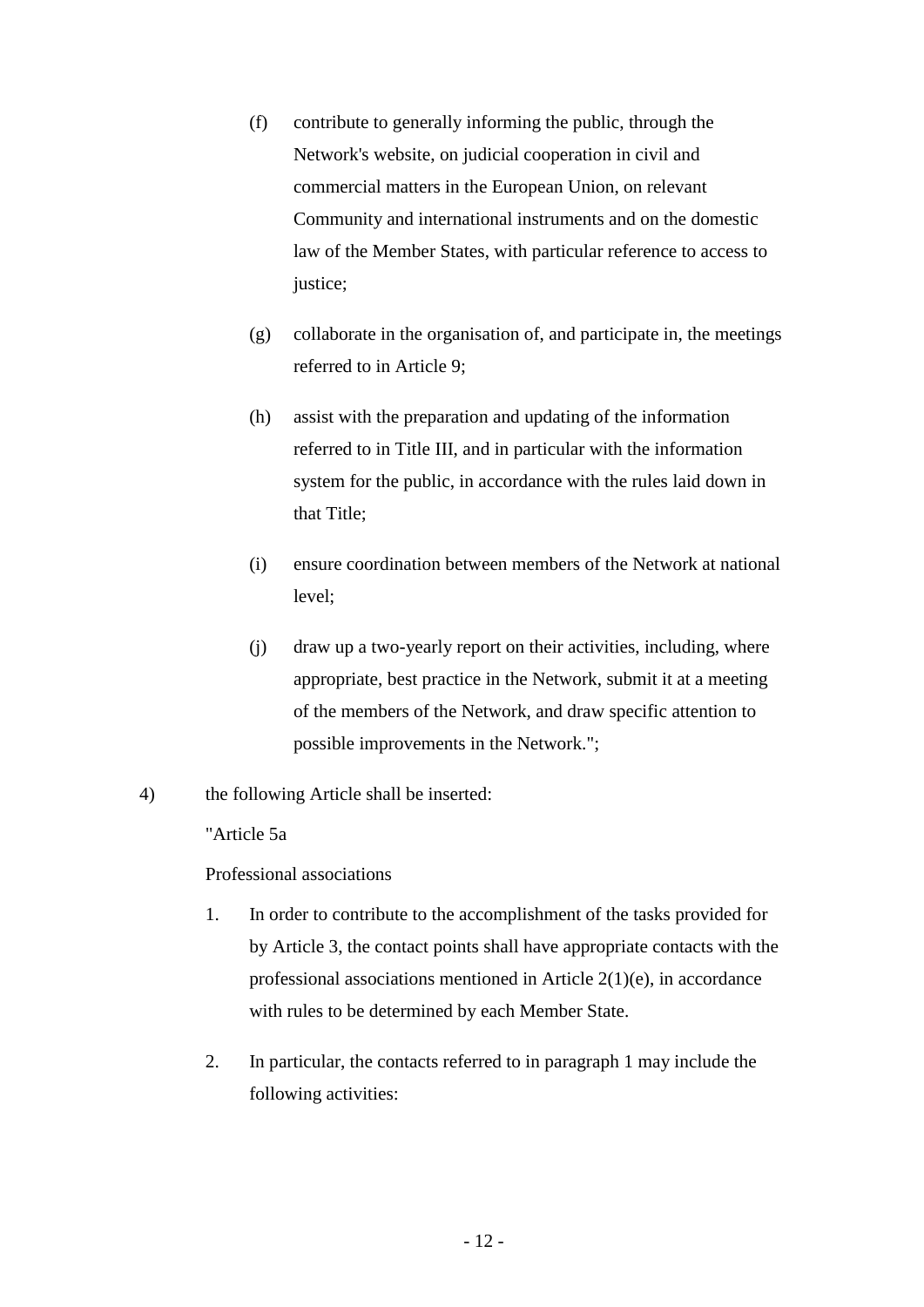- (a) exchange of experience and information as regards the effective and practical application of Community and international instruments;
- (b) collaboration in the preparation and updating of the information sheets referred to in Article 15;
- (c) participation of the professional associations in relevant meetings.
- 3. Professional associations shall not request information relating to individual cases from contact points.";
- 5) in Article 6, paragraph 2, the following subparagraph shall be added:

"To this end, each Member State shall ensure, in accordance with the procedures to be determined by it, that the contact point(s) and competent authorities have the means to meet on a regular basis.";

6) Article 7, paragraph 1, shall be replaced by the following:

"To facilitate the practical operation of the Network, each Member State shall ensure that the contact points have adequate knowledge of an official language of the institutions of the Union other than their own, given that they need to be able to communicate with the contact points in other Member States.";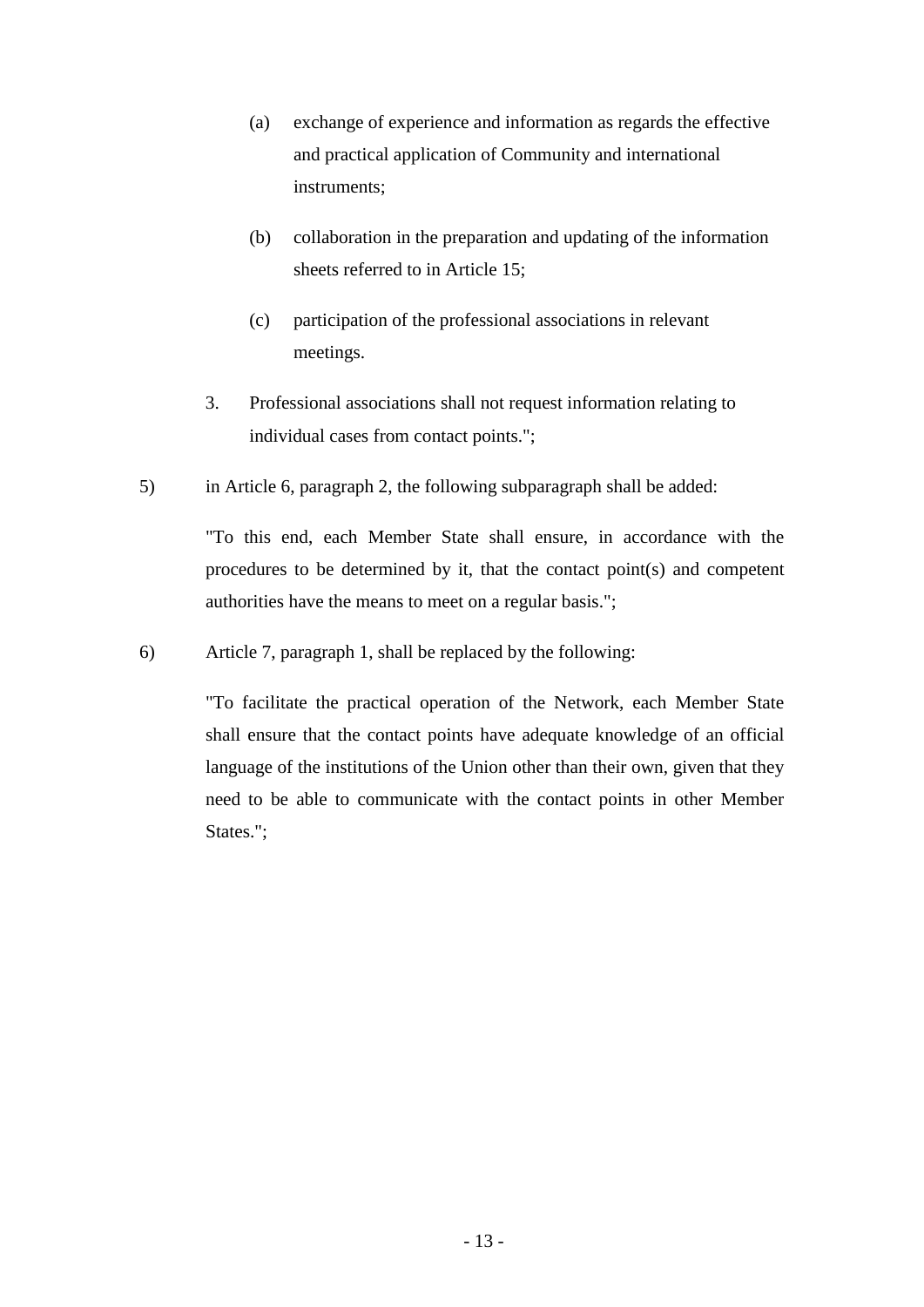7) Article 8 shall be replaced by the following:

"Article 8

Processing of requests for judicial cooperation

- 1. The contact points shall respond to all requests submitted to them without delay and at the latest within fifteen days of receipt thereof. If a contact point cannot reply to a request within that time limit, it shall inform the maker of the request briefly of this fact, indicating how much time it considers that it will need to reply, but this period shall not, as a rule, exceed thirty days.
- 2. In order to respond as efficiently and rapidly as possible to the requests referred to in paragraph 1, the contact points shall use the most appropriate technological facilities made available to them by the Member States.
- 3. The Commission shall keep a secure, limited-access electronic register of the requests for judicial cooperation and replies referred to in Article  $5(2)(b)$ , (c), (d) and (e). The contact points shall ensure that the information necessary for the establishment and operation of this register is supplied regularly to the Commission.
- 4. The Commission shall supply the contact points with information on the statistics relating to the judicial cooperation requests and replies referred to in paragraph 3 at least once every six months.";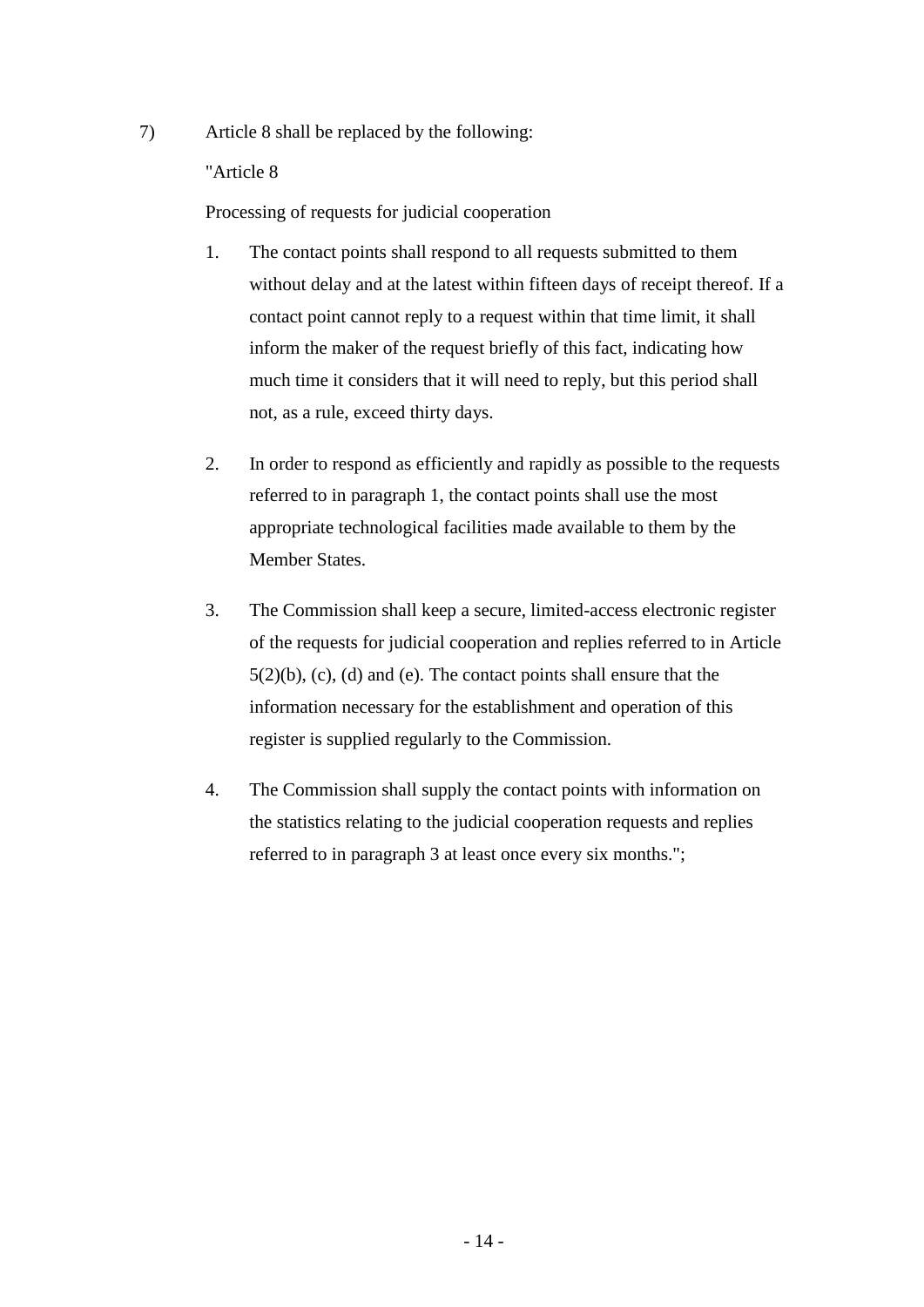8) Article 9 shall be replaced by the following:

"Article 9

Meetings of the contact points

- 1. The contact points of the Network shall meet at least once every six months, in accordance with Article 12.
- 2. Each Member State shall be represented at those meetings by one or more contact points, who may be accompanied by other members of the Network, but there shall be no more than six representatives per Member State.";
- 9) the following Article shall be inserted:

"Article 11a

Participation of observers in Network meetings

- 1. Without prejudice to Article 1(2), Denmark may be represented at the meetings referred to in Articles 9 and 11.
- 2. Accession countries and candidate countries may be invited to attend these meetings as observers. Third countries that are party to international agreements on judicial cooperation in civil and commercial matters concluded by the Community may also be invited to attend certain Network meetings as observers.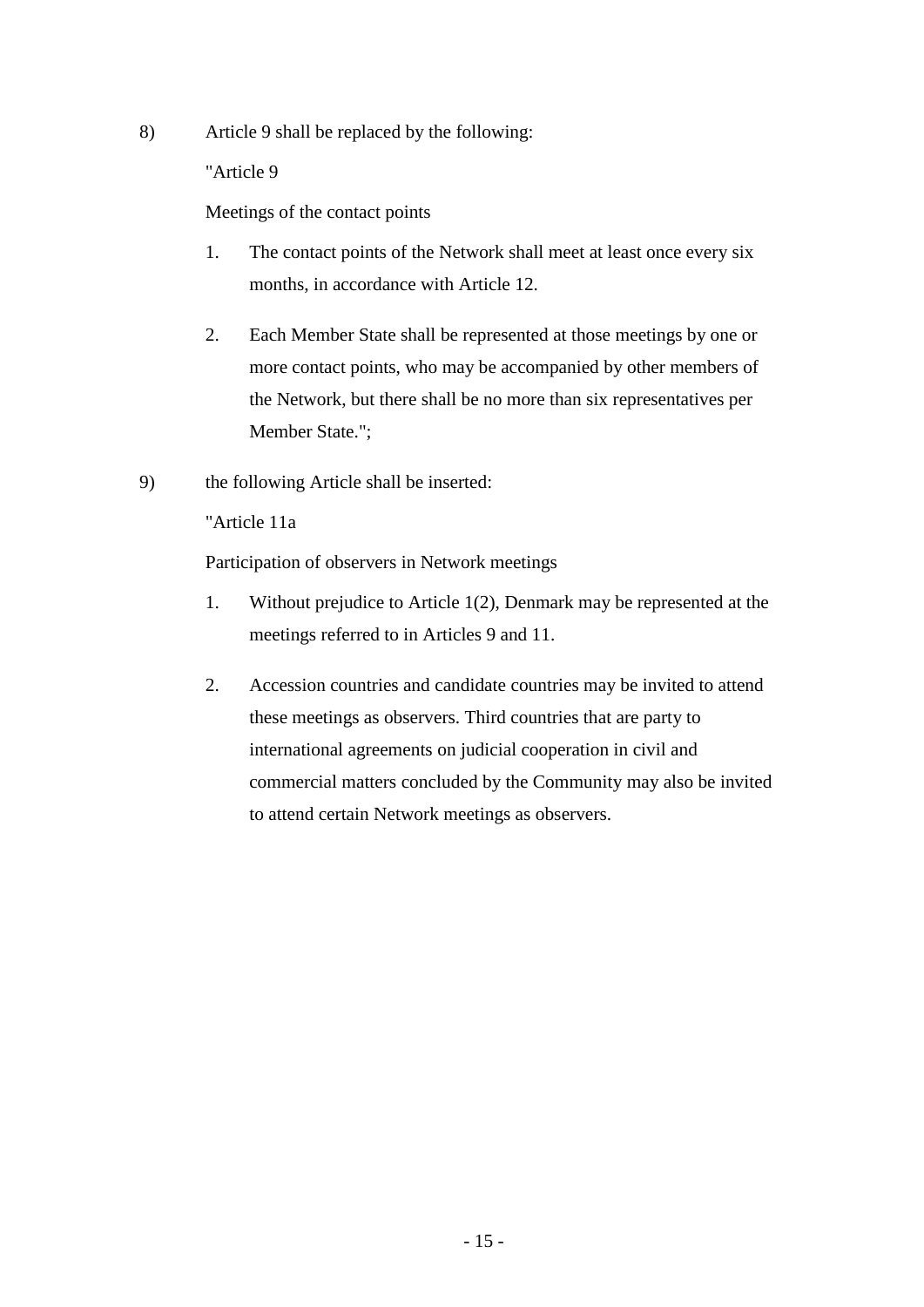- 3. Each observer State may be represented at the meetings by one or more persons, but under no circumstances may there be more than three representatives per State.";
- 10) the following Article shall be inserted at the end of Title II: "Article 12a

Relations with other networks and international organisations

- 1. The Network shall maintain relations and share experience and best practice with the other European networks that share its objectives, such as the European Judicial Network in criminal matters. The Network shall also maintain relations with the European Judicial Training Network with a view to promoting, where appropriate and without prejudice to national practices, training sessions on judicial cooperation in civil and commercial matters for the benefit of the local judicial authorities of the Member States.
- 2. The Network shall maintain relations with the European Consumer Centres Network (ECC-Net). In particular, in order to supply any general information on the working of Community and international instruments to facilitate consumer access to justice, the contact points of the Network shall be at the disposal of the members of ECC-Net.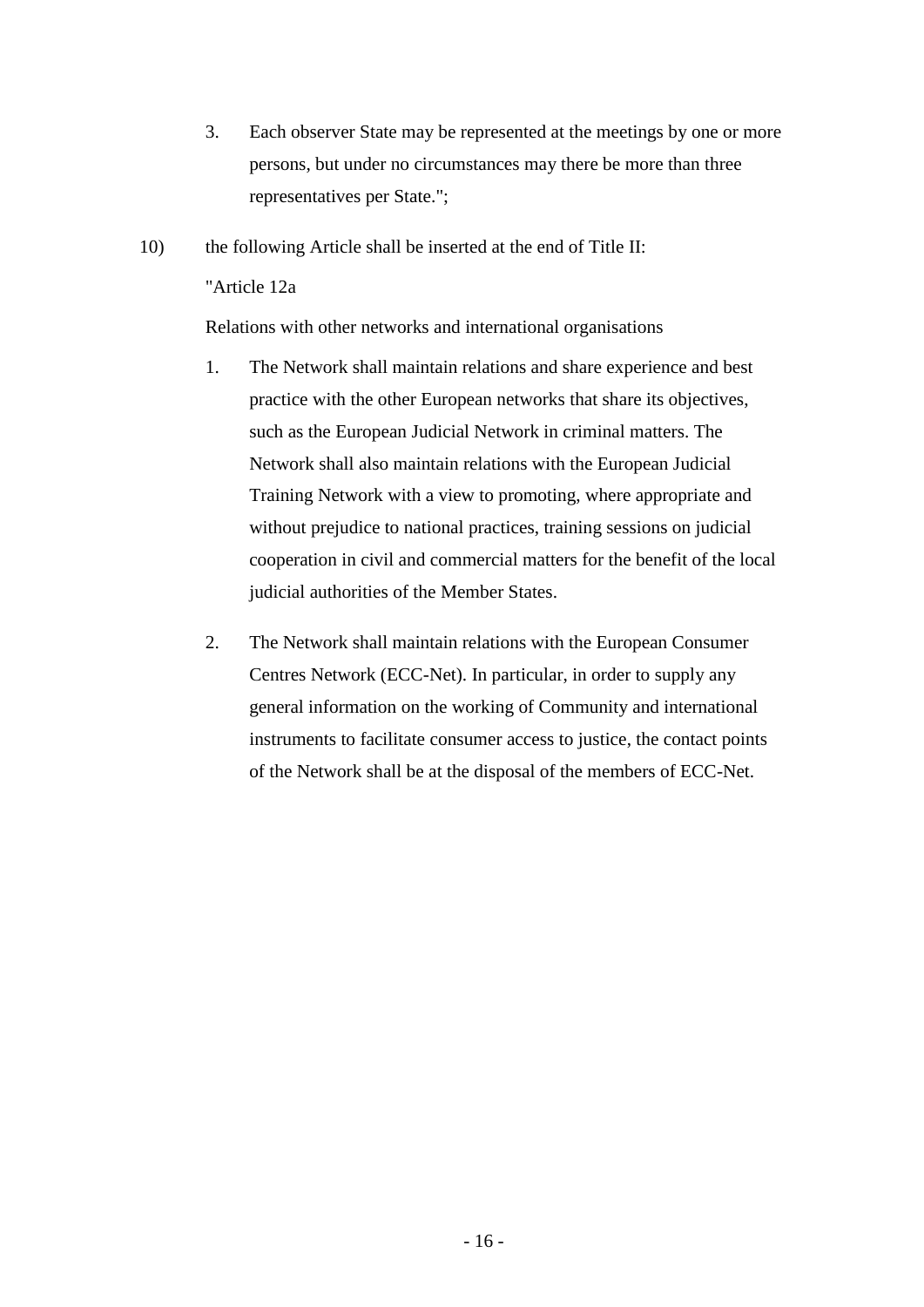- 3. In order to meet its responsibilities under Article 3 concerning international instruments on judicial cooperation in civil and commercial matters, the Network shall maintain contact and exchanges of experience with the other judicial cooperation networks established between third countries and with international organisations that promote international judicial cooperation.
- 4. The Commission, in close cooperation with the Presidency of the Council and the Member States, shall be responsible for implementing the provisions of this Article.";
- 11) the heading of Title III shall be replaced by the following:

#### "TITLE III

## INFORMATION AVAILABLE WITHIN THE NETWORK AND INFORMATION PROVIDED TO THE PUBLIC";

- 12) in Article 13, paragraph 1, the following point shall be added:
	- "(c) the information referred to in Article 8.";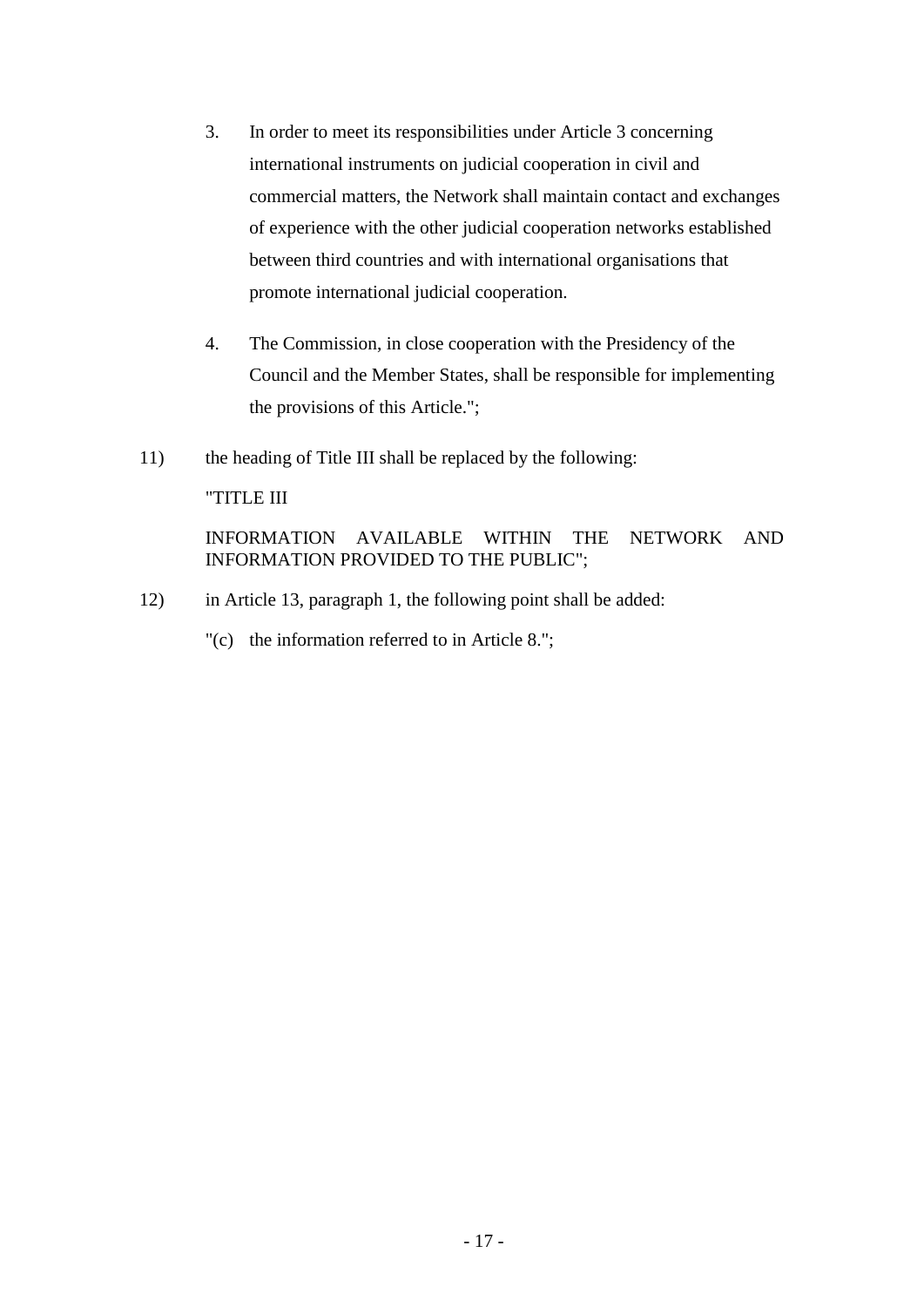13) the following Article shall be inserted:

"Article 13a

Provision of general information to the public

The Network shall contribute towards providing the public with general information, using the most appropriate technological facilities to inform it about the content and working of Community or international instruments on judicial cooperation in civil and commercial matters.

To that end, and without prejudice to the provisions of Article 18, the contact points shall promote to the public the information system referred to in Article 14.";

- 14) in Article 17(4), point (b) shall be replaced by the following:
	- "(b) arrange for the translations into the official languages of the institutions of the Union of information on the relevant aspects of Community law and procedures, including Community case-law, and of the information system's general pages and the information sheets referred to in Article 15, and install them on the Network's dedicated website.";
- 15) in Article 18, point 4, the word "progressively" shall be deleted;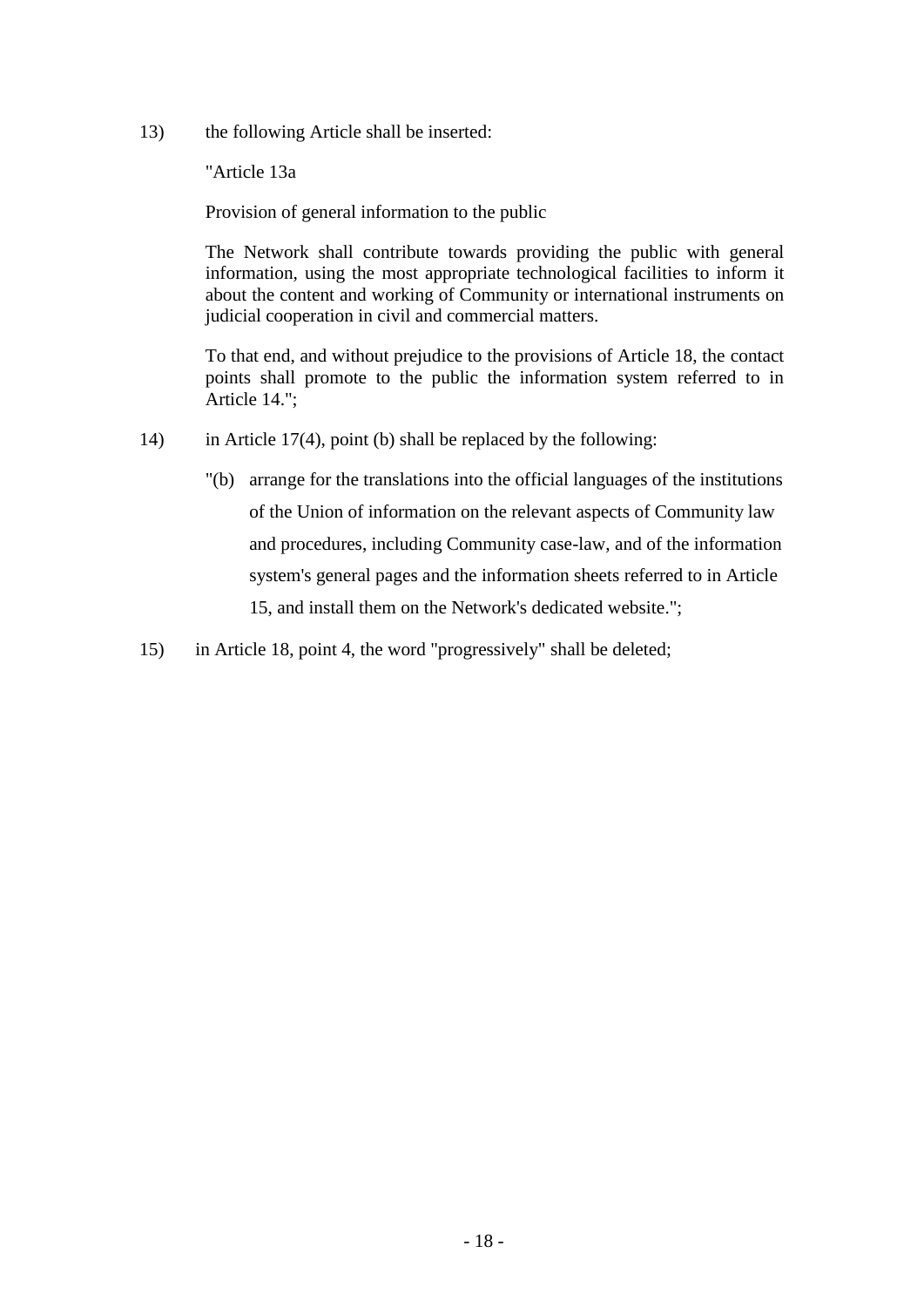16) Article 19 shall be replaced by the following:

# "Article 19

# Reporting

No later than ...**\*** , and every three years thereafter, the Commission shall present to the European Parliament, the Council and the European Economic and Social Committee a report on the activities of the Network. This report shall be accompanied, if appropriate, by proposals aimed at adapting this Decision and shall include information on the Network's activities aimed at making progress with the design, development and implementation of European e-justice, particularly from the point of view of facilitating access to justice.";

17) Article 20 shall be replaced by the following:

"Article 20

Notification

No later than ...\*\*, the Member States shall notify the Commission of the information referred to in Article 2(5).".

**<sup>\*</sup>** Three years after the date of application of this Decision.

Six months before the date of application of this Decision.